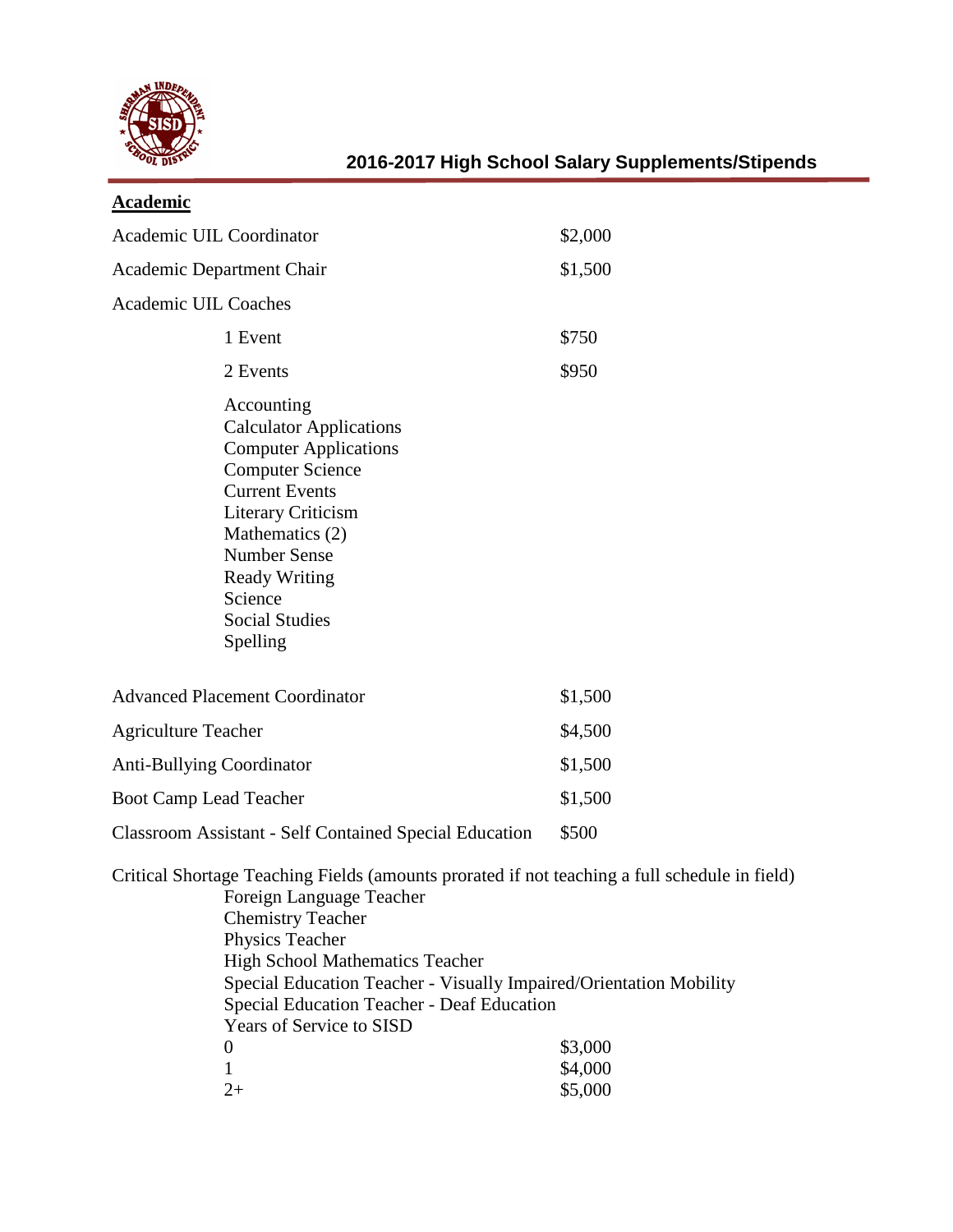

|                                 | Special Education Teacher - Emotionally Disturbed Self Contained<br>Special Education Teacher - Autism Self Contained |                                                        |  |
|---------------------------------|-----------------------------------------------------------------------------------------------------------------------|--------------------------------------------------------|--|
|                                 |                                                                                                                       |                                                        |  |
|                                 |                                                                                                                       | Special Education Teacher - Life Skills Self Contained |  |
|                                 | <b>Years of Service to SISD</b>                                                                                       |                                                        |  |
|                                 | $\boldsymbol{0}$                                                                                                      | \$1,500                                                |  |
|                                 | $\mathbf{1}$                                                                                                          | \$2,250                                                |  |
|                                 | $2+$                                                                                                                  | \$3,000                                                |  |
| <b>DAEP</b> Lead Teacher        |                                                                                                                       | \$1,500                                                |  |
| <b>Engineering Team Sponsor</b> |                                                                                                                       | \$3,000                                                |  |
|                                 | Chemistry                                                                                                             | \$1,000                                                |  |
|                                 | Math                                                                                                                  | \$1,000                                                |  |
| Grade Level Lead Teacher        |                                                                                                                       | \$500                                                  |  |
| Journalism/Yearbook             |                                                                                                                       | \$2,000                                                |  |
| <b>Mentor Coordinator</b>       |                                                                                                                       | \$1,500                                                |  |
|                                 | PLC (Perrin Learning Center) Lead Teacher                                                                             | \$1,500                                                |  |
| Speech/Debate                   |                                                                                                                       | \$2,500                                                |  |
| <b>Theater Arts</b>             |                                                                                                                       | \$2,000                                                |  |
| <b>Theater Arts Assistant</b>   |                                                                                                                       | \$1,000                                                |  |
|                                 |                                                                                                                       |                                                        |  |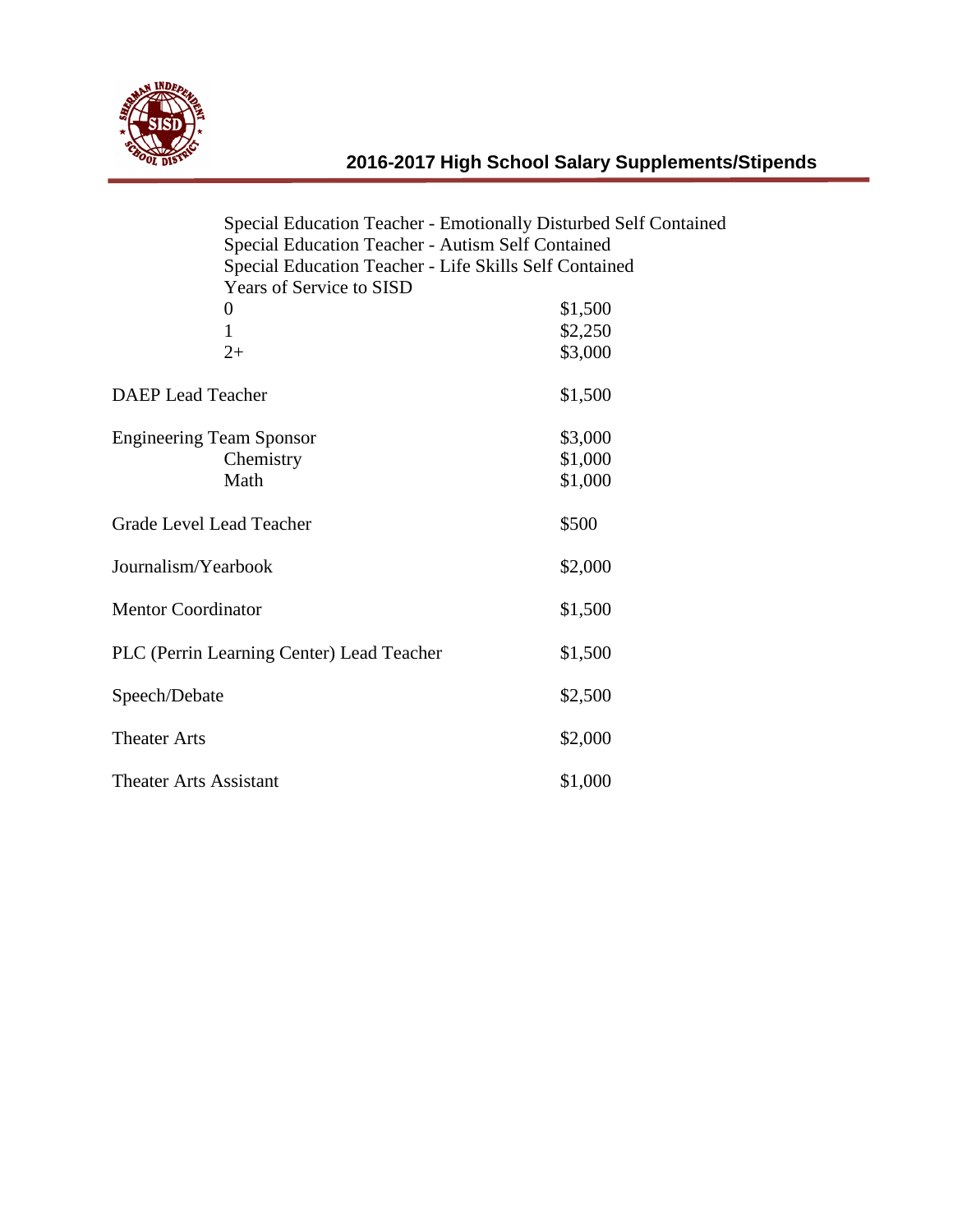

| <b>Athletics</b>                      |          |
|---------------------------------------|----------|
| <b>Athletic Coordinator</b>           | \$2,750  |
| <b>Athletic Trainer</b>               | \$9,750  |
| <b>Baseball Assistant</b>             | \$4,000  |
| <b>Baseball Head Coach</b>            | \$8,000  |
| <b>Basketball Assistant</b>           | \$4,000  |
| <b>Basketball Head Coach</b>          | \$10,000 |
| <b>Cross Country Assistant Coach</b>  | \$3,000  |
| <b>Cross Country Head Coach</b>       | \$5,000  |
| <b>Football Assistant Coach</b>       | \$6,000  |
| <b>Football Defensive Coordinator</b> | \$8,000  |
| <b>Football Offensive Coordinator</b> | \$8,000  |
| <b>Golf Head Coach</b>                | \$8,000  |
| <b>Power Lifting Assistant</b>        | \$4,000  |
| <b>Power Lifting Head Coach</b>       | \$6,000  |
| <b>Soccer Assistant Coach</b>         | \$4,000  |
| <b>Soccer Head Coach</b>              | \$8,000  |
| Softball Assistant                    | \$4,000  |
| Softball Head Coach                   | \$8,000  |
| <b>Swimming Head Coach</b>            | \$8,500  |
| <b>Tennis Assistant Coach</b>         | \$4,000  |
| <b>Tennis Head Coach</b>              | \$8,500  |